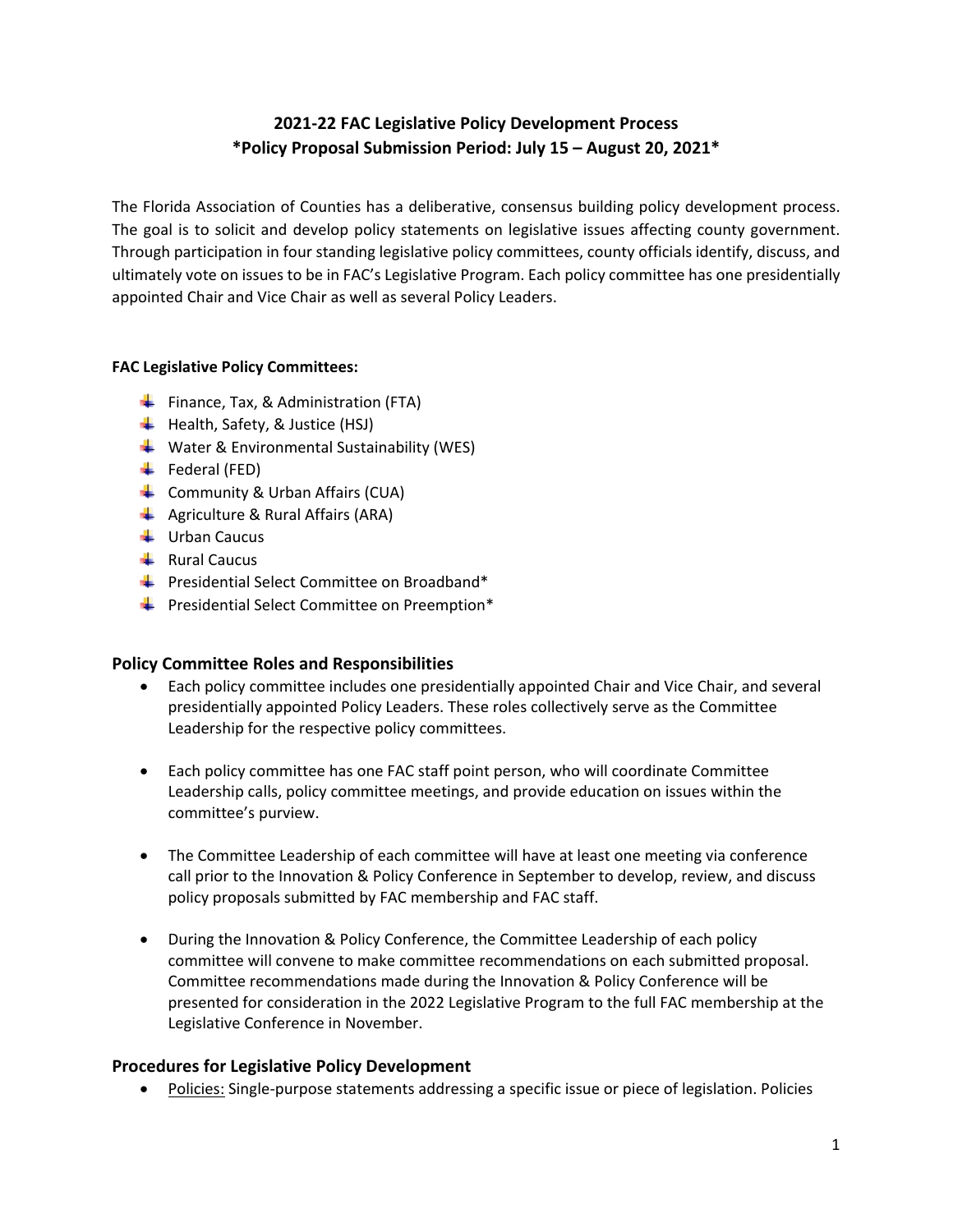must address an issue of statewide, regional, or significant and widespread impact and cannot promote individual county or project appropriations. Individual counties or commissioners, or FAC staff, may submit Policy Proposals.

- Policy Proposals: Proposed policies can be submitted by completing the Policy Proposal Submission Form, which will be available online. Policy Proposals will be accepted from Thursday, July 15, 2021 through Friday, August 20, 2021. Untimely proposals may only be introduced for consideration at the discretion of Committee Leadership.
- Vetting of Policy Proposals: Upon submission, FAC staff will vet proposed policies to determine whether they fall within the Policy definition criteria. Proposals that meet the definition criteria will be assigned to a policy committee. At least ten days prior to the Innovation & Policy Conference, the Committee Leadership of each Policy Committee will meet via conference call to discuss the assigned proposals. The Committee Leadership will meet in person, during a closed meeting, at the Innovation & Policy Conference. At this time, each county or individual commissioner who submits a policy proposal will have the opportunity to present and defend the proposal before the Policy Committee with jurisdiction. The Committee Leadership will vote on recommended actions on each submitted proposal, to be presented to the full FAC membership during the Legislative Conference in November.
- Voting Procedures at the Innovation & Policy Conference: Each policy committee chair will call the meeting to order and carry out the meeting agenda. In the event that the chair is unavailable, the vice chair will preside over the meeting. Each member of the Committee Leadership who is present at the meeting has one vote. All matters coming before the committee shall be decided by a majority vote of those present and voting, unless otherwise stated herein.
- Procedural Rules: The edition of Robert's Rules of Order as presented to the chair by FAC staff shall be used to govern the conduct of committees and caucuses.

## **Legislative Executive Committee (LEC)**

- The primary role of Legislative Executive Committee (LEC) is to approve the policy statements recommended by the respective policy committees at the end of the Legislative Conference.
- The LEC is comprised of the following members: the FAC Executive Committee; the Chairs and Vice Chairs of each policy committee; and the Chairs and Vice Chairs of the Rural and Urban Caucuses.
- Policy Leaders are permitted to attend LEC meetings, but are not permitted to vote.
- The LEC typically meets after the policy committees have concluded their work at Legislative Conference. The LEC does not usually meet at Innovation & Policy Conference.
- At least one Chair or Vice Chair of each policy committee and caucus must attend the LEC meeting and provide a brief description of the primary issues discussed at its committee